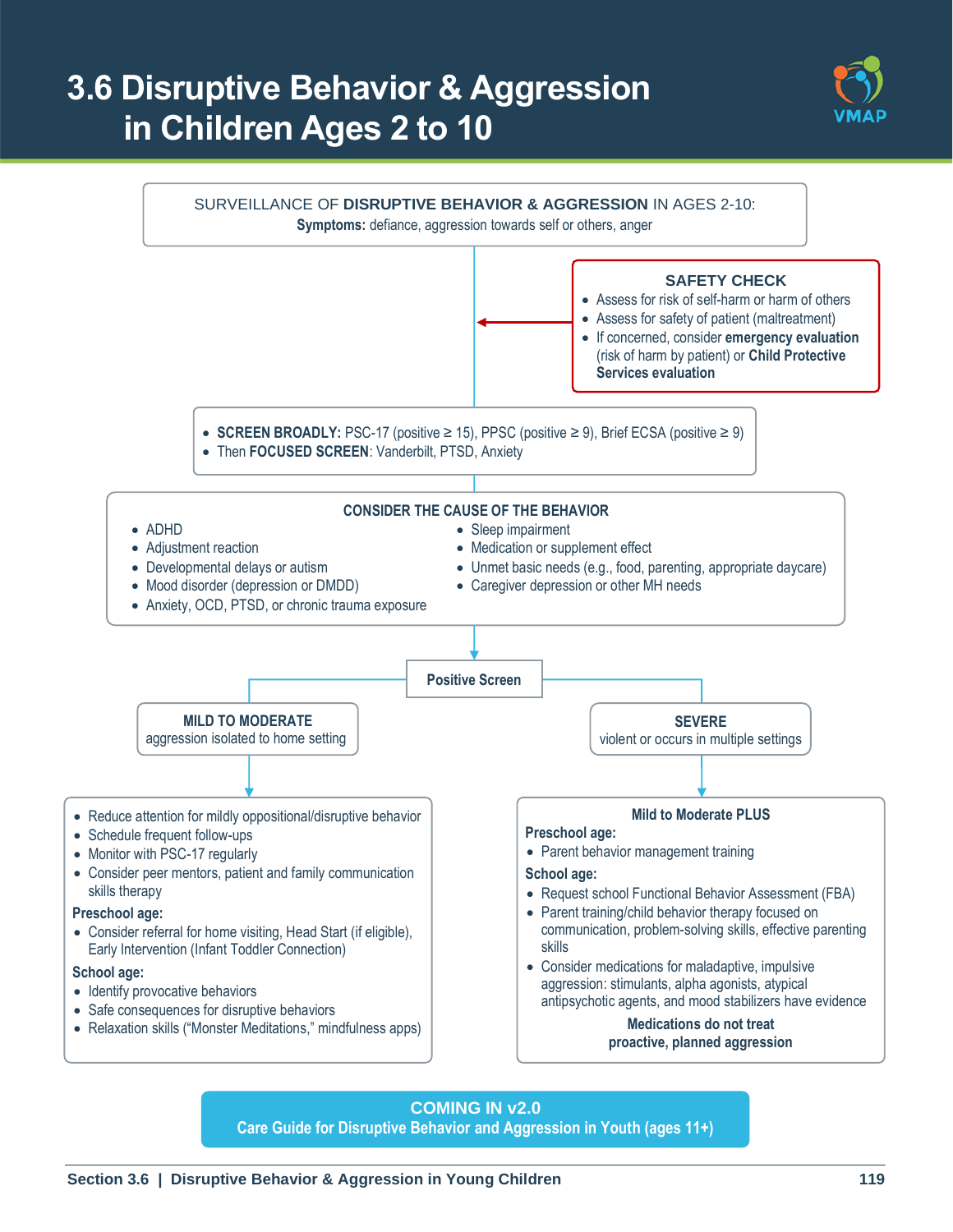# **SCREENERS**

### **General Surveillance and Screening**

- [Behavioral Health Questionnaire](#page--1-0)
- [Brief Early Childhood Screening Assessment](https://medicine.tulane.edu/sites/g/files/rdw761/f/Brief%20ECSA.pdf) (ages 18-60 months)
- [Preschool Pediatric Symptom Checklist](https://www.tuftschildrenshospital.org/The-Survey-of-Wellbeing-of-Young-Children/Overview) (ages 18-65 months)
- [Pediatric Symptoms Checklist-17, parent](https://www.massgeneral.org/psychiatry/treatments-and-services/pediatric-symptom-checklist) (ages 4-17)

#### **Focused Screening and Rating Tools**

- [Vanderbilt,](#page--1-0) parent and teacher (over age 4)
- [CATS](#page--1-0)
- [SCARED,](#page--1-0) parent and child (over age 8)
- [PTSD](#page--1-1)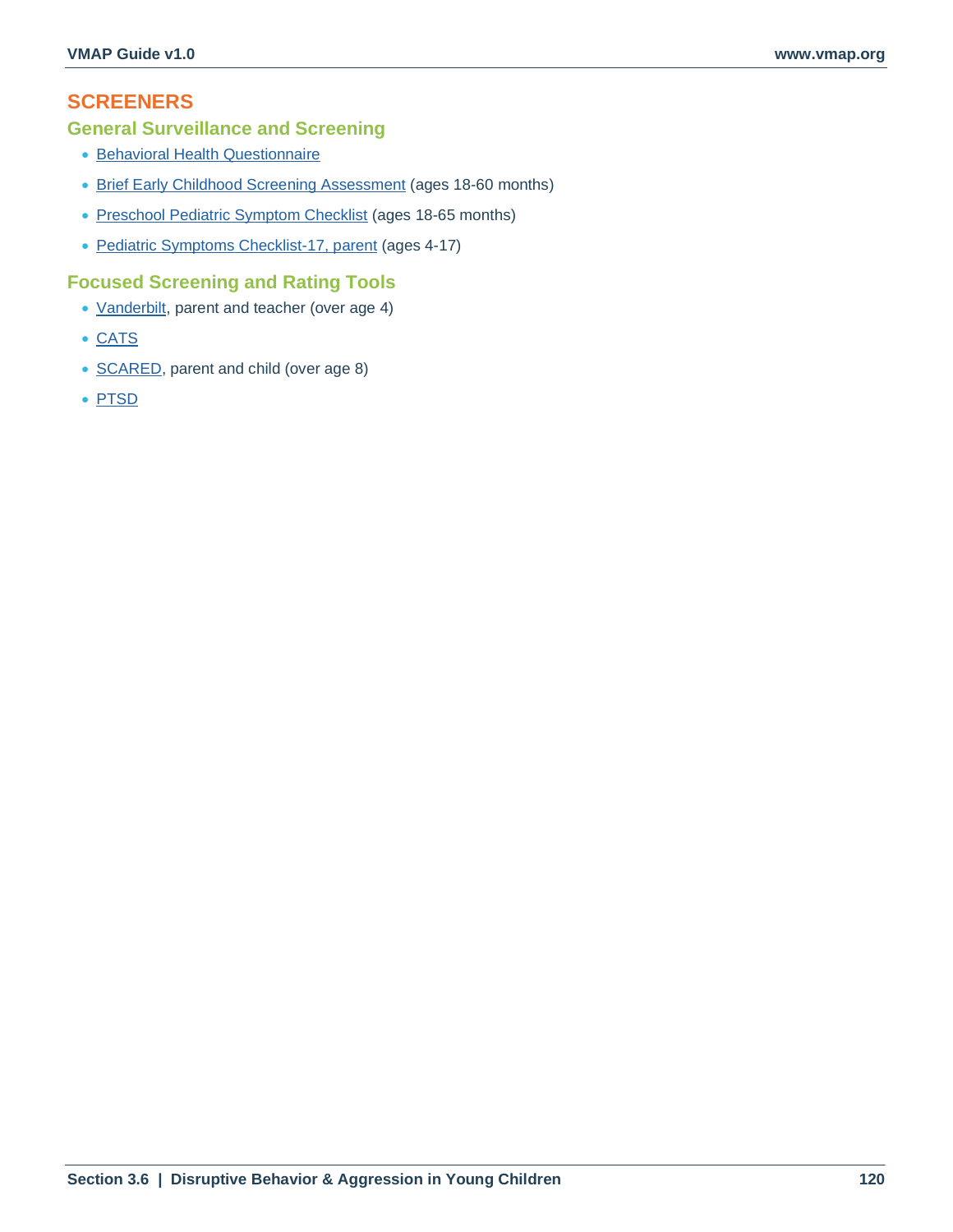## **EVIDENCE-BASED BEHAVIORAL INTERVENTIONS**

#### **Parent training programs**

Focus on teaching parent and caregiver skills to promote positive behaviors by:

- Shaping child behavior through positive reinforcement, increased attention to positive behaviors
- Planned ignoring (decreased attention to low levels of negative behaviors)
- Using clear, effective directions
- Implementing clear, consistent, safe consequences for unsafe or unacceptable behaviors

#### **Family-focused problem-solving treatments**

- Support healthy problem solving and coping strategies for youth and caregivers
- Focus on effective communication strategies across the family and school settings
- Help caregivers understand behaviors as a sign of a problem, rather than the main problem
- Address family basic needs

#### **Individual therapy with caregiver involvement**

- Individual therapy focused on problem solving
- Generally not as effective unless co-occurring stressors, anxiety, and/or depression
- Focus on developing coping skills

| <b>Treatment Modality</b>                           | Ages (yrs) | <b>Program Name</b>                      | <b>Website/Resources</b>                                         |
|-----------------------------------------------------|------------|------------------------------------------|------------------------------------------------------------------|
|                                                     | $3 - 13$   | Parent Management Training (PMT)         | www.parentmanagementtraininginstitute.com/                       |
| <b>Parent training programs</b>                     | $0 - 8$    | Incredible Years Series                  | www.incredibleyears.com                                          |
|                                                     | $2 - 7$    | Parent Child Interaction Therapy (PCIT)  | www.pcit.org                                                     |
|                                                     | $0 - 13$   | Triple P - Positive Parenting Program    | www.triplep.net                                                  |
| <b>Family-focused</b><br>interventions that include | $0 - 18$   | Center for Collaborative Problem Solving | www.explosivechild.com                                           |
|                                                     | $10 - 18$  | <b>Functional Family Therapy</b>         | Functional Family Therapy (FFT)   Youth.gov                      |
| problem solving                                     | $12 - 18$  | <b>Multisystemic Therapy</b>             | Multisystemic Therapy (MST)   Youth.gov                          |
| Individual treatment                                | All ages   | <b>Cognitive Behavioral Therapy</b>      | Best for children with co-occurring anxiety<br>and/or depression |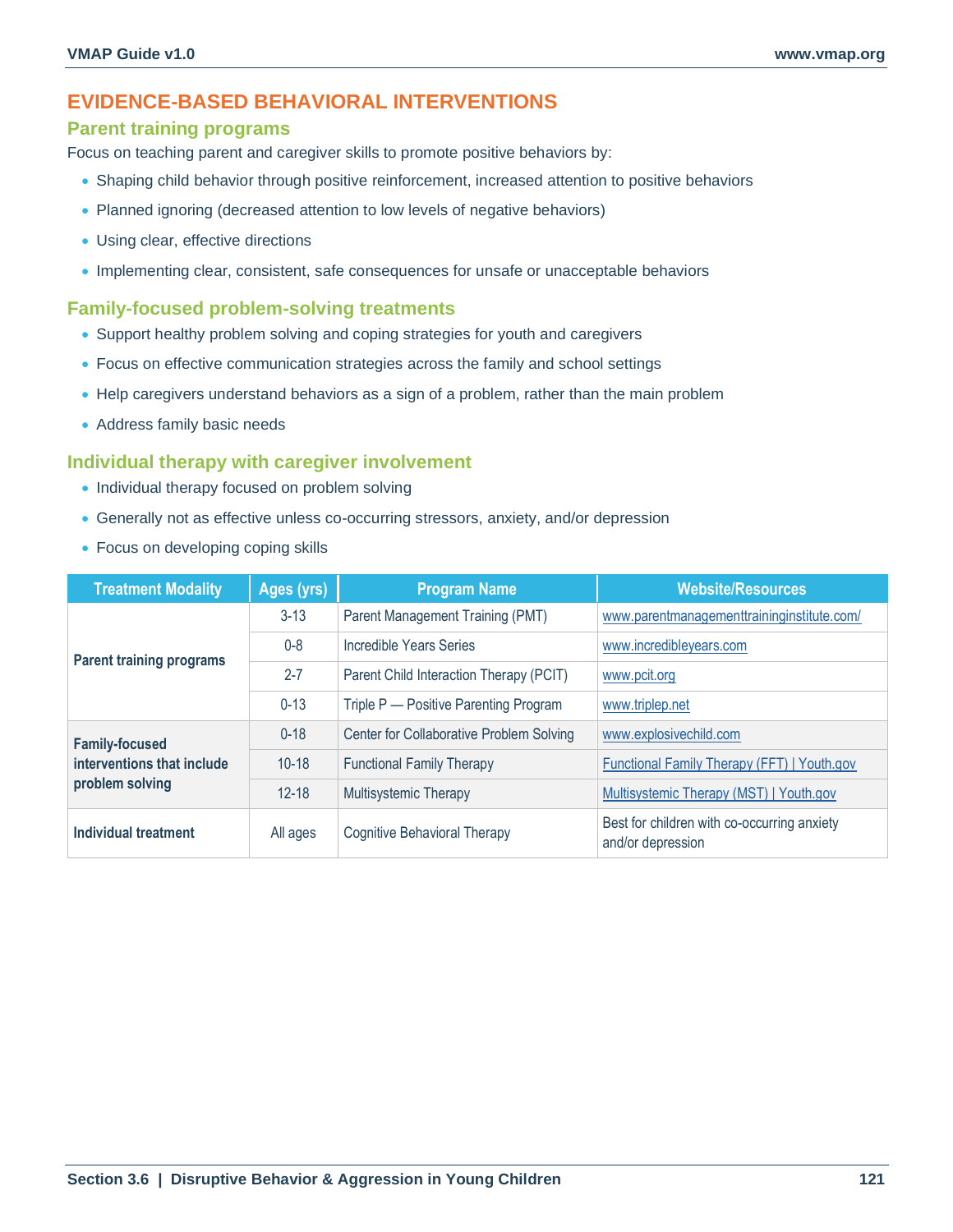# **MEDICATIONS FOR CHILDREN WITH DISRUPTIVE BEHAVIORS**

**Medications are not first line treatments for children with disruptive behaviors.**

- **First line intervention should be behavioral interventions that focus on either mitigating stressors** (educational supports, caregiver depression treatment) **or increasing a child's coping capacity.**
- Pharmacotherapy may be considered when behavioral interventions are ineffective or unavailable, or when treating co-occurring mental health concerns. Generally, stimulants and alpha agonists are considered before other classes due to safety profiles. Understanding where the aggression is coming from is paramount to deciding what to use, although these medications and their safety profiles make them good choices if the clinical scenario is unclear.
- If disruptive behaviors and aggression are present in a child with autism, see autism guidance.

| <b>Class</b>         | <b>Generic</b>                      | <b>Brand</b><br><b>Name</b> | <b>Available</b><br><b>Forms/Doses</b>                                   | <b>Dosing</b><br><b>Information</b>                                    | Other Information + SE                                                                                                                                                                                                          | <b>Comments</b>                                                                                                 |
|----------------------|-------------------------------------|-----------------------------|--------------------------------------------------------------------------|------------------------------------------------------------------------|---------------------------------------------------------------------------------------------------------------------------------------------------------------------------------------------------------------------------------|-----------------------------------------------------------------------------------------------------------------|
| <b>Alpha Agonist</b> | Clonidine,<br><b>Clonidine ER</b>   | Catapres,<br>Kapvay         | Tablets:<br>0.1mg, 0.2mg, 0.3mg<br>Transdermal patch:<br>$(0.1 - 0.4mg)$ | Initial dose: 0.05-0.1mg                                               | Common: sedation, rash, dizziness,<br>constipation<br>Major side effects include hypotension,<br>mood changes<br>Potential for rebound hypertension with<br>abrupt discontinuation, especially if<br>given >0.1mg/day           | FDA approval for ADHD for Kapvay in<br>children over age 6. Also may be<br>effective for tics.<br>Monitor P, BP |
|                      |                                     |                             |                                                                          | Max dose: 0.4mg in<br>24 hours                                         |                                                                                                                                                                                                                                 |                                                                                                                 |
|                      |                                     |                             |                                                                          | Therapeutic dose range:<br>0.1-0.4mg nightly or                        |                                                                                                                                                                                                                                 | Kapvay tablets should not be crushed<br>or cut                                                                  |
|                      |                                     |                             |                                                                          | divided up to TID                                                      |                                                                                                                                                                                                                                 | <b>SEE SIDE EFFECT HANDOUT</b>                                                                                  |
|                      |                                     |                             |                                                                          | <b>Duration: 3-6 hours</b><br>(patch 1-5 days)                         |                                                                                                                                                                                                                                 | <b>IN SECTION 1</b>                                                                                             |
|                      |                                     |                             |                                                                          | PEAK: 3-4 hours                                                        |                                                                                                                                                                                                                                 |                                                                                                                 |
|                      | Guanfacine,<br><b>Guanfacine ER</b> | Tenex,<br>Intuniy           | Tablets:<br>1mg, 2mg<br>ER:<br>$1-4mg$                                   | <b>Initial dose:</b><br>$0.5(1/2 tab) - 1.0mg$                         | Common: sedation, dizziness,<br>constipation.<br>Major side effects include hypotension,<br>sedation, mood changes. Potential for<br>rebound hypertension with abrupt<br>discontinuation, especially if given<br>$>1.0$ mg/day. | FDA approval for ADHD for Intuniv in<br>children over age 6. Also may be<br>effective for tics.                 |
|                      |                                     |                             |                                                                          | Max dose: 3-4mg in<br>24 hours                                         |                                                                                                                                                                                                                                 | Monitor P, BP                                                                                                   |
|                      |                                     |                             |                                                                          | Therapeutic dose range:                                                |                                                                                                                                                                                                                                 | Wean 1mg/day q 3-7 days                                                                                         |
|                      |                                     |                             |                                                                          | 1-2mg BID or divided up to<br>TID, or if using long acting,<br>nightly |                                                                                                                                                                                                                                 | <b>SEE SIDE EFFECT HANDOUT</b><br><b>IN SECTION 1</b>                                                           |
|                      |                                     |                             |                                                                          | Duration: 12-24 hours.<br>peak effect                                  |                                                                                                                                                                                                                                 |                                                                                                                 |
|                      |                                     |                             |                                                                          | 4-8 hours for Tenex                                                    |                                                                                                                                                                                                                                 |                                                                                                                 |

*Note: all medication information should be verified using current PDR*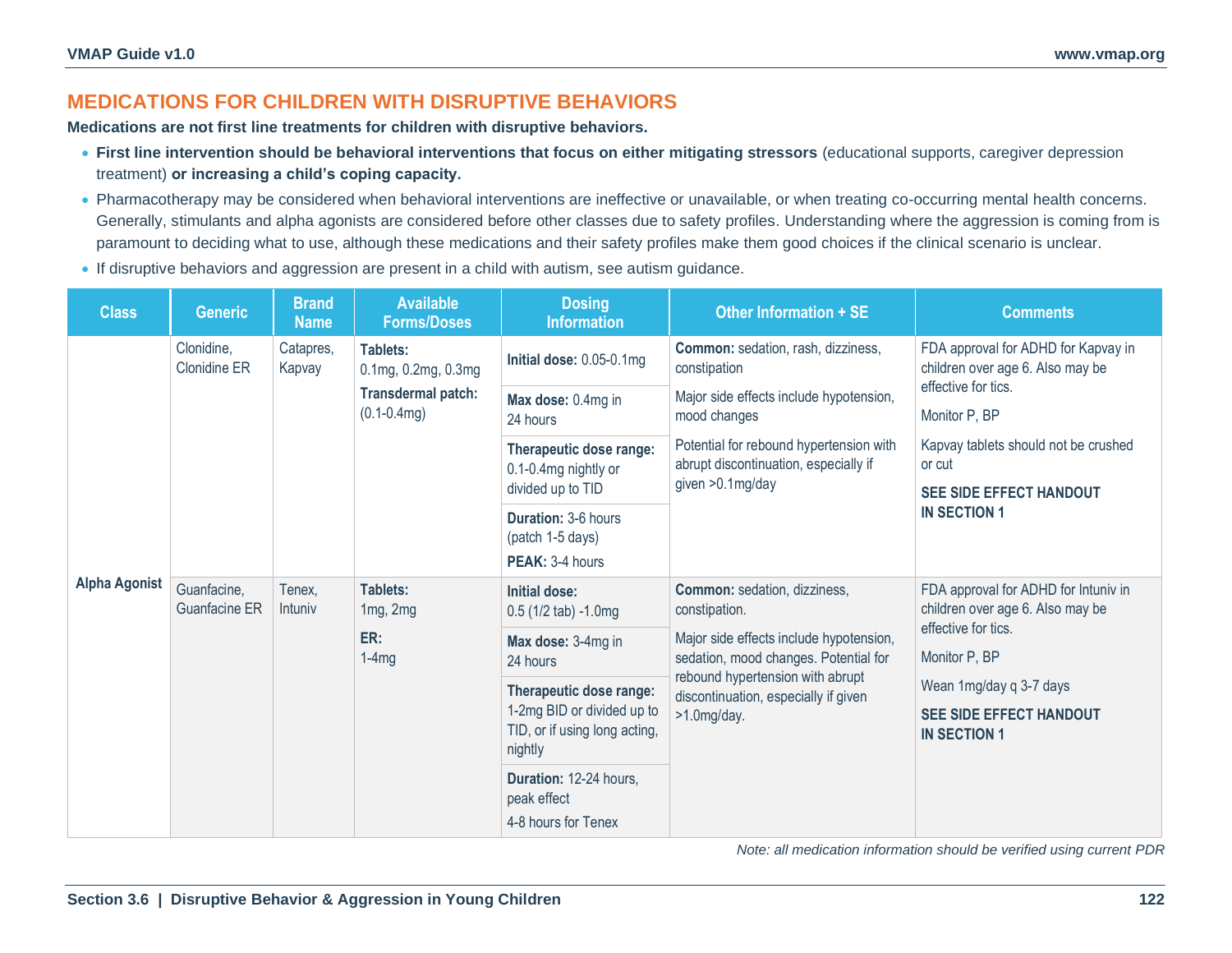## **PROVIDER TIPS: RETHINKING DISRUPTIVE BEHAVIOR PROBLEMS**

Disruptive behavior patterns are a non-specific presenting problem like pain. Using a pneumonic developed for pain can help organize the history for a child presenting with disruptive behavior patterns.

- **O:** ONSET
- **P**: PALLIATIVE and PRECIPITATING factors What triggers it?
- **Q:** QUALITY What does it look like? Specific behaviors (talking back, verbal aggression, physical aggression)?
- **R:** RELATIONSHIPS and REGION What contexts (relationships and places) do the behaviors happen in?
- **S:** SEVERITY level of intensity, risk of injury, actual injury
- **T:** TIMING time of day, days of week, duration of the behavioral events

#### Differential Diagnosis: **The key to effective intervention for disruptive behaviors is identifying the underlying problem driving the aggression or difficulty with following rules:**

| <b>Driver of</b><br><b>Disruptive</b> | Important                                                                                                                                                                    | <b>IMPORTANT:</b><br><b>Evidence-based behavioral interventions are FIRST LINE</b>                                                                                                |                                                                                                                                           |  |
|---------------------------------------|------------------------------------------------------------------------------------------------------------------------------------------------------------------------------|-----------------------------------------------------------------------------------------------------------------------------------------------------------------------------------|-------------------------------------------------------------------------------------------------------------------------------------------|--|
| <b>Behavior?</b>                      | <b>Considerations</b>                                                                                                                                                        | Non-pharmacologic<br>intervention(s)                                                                                                                                              | If medication is needed*                                                                                                                  |  |
| <b>Typical behaviors</b>              | Behaviors are problematic for family<br>or classroom, but are typical for the<br>child's developmental level. Consider<br>caregiver stress, mood problems, or<br>anxiety.    |                                                                                                                                                                                   |                                                                                                                                           |  |
| <b>ADHD</b>                           | Impulsivity and inattention prominent.<br>Child shows genuine remorse.                                                                                                       | Parent Management Training (PCIT,<br>123 Magic, Triple P) in 2-6 year olds.<br>Combination of therapy and meds for<br>children over 6 years.                                      | Stimulant or alpha-agonist<br>See ADHD module                                                                                             |  |
| <b>Adjustment</b><br>reaction         | Adjustment disorder should be<br>considered when changes in behavior<br>are sudden or context-specific.                                                                      |                                                                                                                                                                                   |                                                                                                                                           |  |
| <b>Anxiety disorders</b>              | Disruptive behaviors may represent a<br>way of avoiding the anxiety trigger or<br>because of overwhelming<br>fears/emotions that spill out as anger<br>and frustration.      | Psychoeducation<br>Child-parent psychotherapy (CPP)<br>CBT can be effective in children<br>over age 4 years                                                                       | SSRI (sertraline or fluoxetine<br>common first choices)<br>See anxiety module                                                             |  |
| Autism,<br>developmental<br>delays    | Disruptive behaviors may develop in<br>the context of excessive<br>developmental demands.                                                                                    | Early Intensive Behavior Intervention<br>(including ABA, communication<br>strategies, addressing sensory)                                                                         | Research supports risperidone or<br>other anti-psychotic but<br>developmental behavioral peds is<br>usually involved<br>See autism module |  |
| <b>Learned behavior</b>               | Children learn from the people around<br>them.                                                                                                                               |                                                                                                                                                                                   |                                                                                                                                           |  |
| <b>Mood disorder</b>                  | Prominent mood symptoms<br>(depression, irritability), behavioral<br>difficulties decrease when mood<br>normalizes, problems with sleep,<br>appetite, concentration, energy. | Child-parent psychotherapy (CPP)<br>Family focused therapy<br><b>CBT</b><br>(as children get older, behavioral<br>intervention may be most effective in<br>combo with medication) | SSRI (fluoxetine or escitalopram<br>common first choices)<br>See depression module                                                        |  |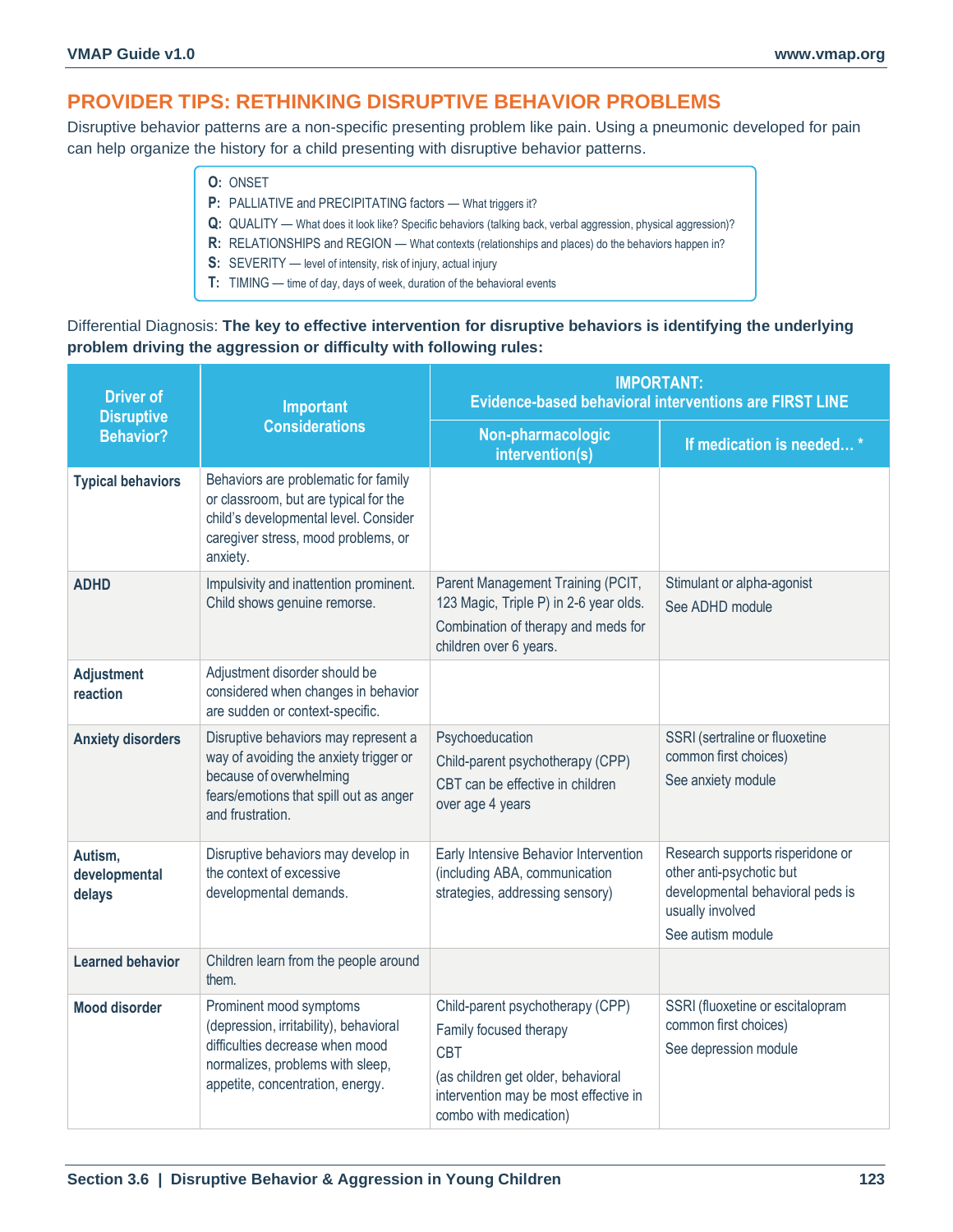| <b>Driver of</b><br><b>Disruptive</b>   | Important                                                                                                                                                                                                                                                                           | <b>IMPORTANT:</b><br><b>Evidence-based behavioral interventions are FIRST LINE</b> |                                                                                                                                                              |  |
|-----------------------------------------|-------------------------------------------------------------------------------------------------------------------------------------------------------------------------------------------------------------------------------------------------------------------------------------|------------------------------------------------------------------------------------|--------------------------------------------------------------------------------------------------------------------------------------------------------------|--|
| <b>Behavior?</b>                        | <b>Considerations</b>                                                                                                                                                                                                                                                               | Non-pharmacologic<br>intervention(s)                                               | If medication is needed*                                                                                                                                     |  |
| <b>OCD</b>                              | Compulsions and obsessions can<br>present as disruptive behaviors when<br>a child's internal "rule" from the OCD is<br>broken or conflicts with adults' rules<br>and expectations.                                                                                                  | Psychoeducation<br><b>CBT</b>                                                      | Assess with Y-BOCs and consider<br>referral to psychologist first for<br>confirmation, because SSRI may be<br>needed at higher doses for OCD than<br>anxiety |  |
| <b>Posttraumatic</b><br>stress disorder | Includes irritability, distress, and<br>avoidance of reminders (some of<br>which may result in avoiding activities<br>the adults expect a child to participate<br>in). Dissociation patterns (brain turning<br>off in response to reminders) may look<br>like intentional ignoring. | Trauma-focused therapy, such as<br>CBT, CPP<br>Narrative therapy                   | Alpha-agonist<br>See trauma module                                                                                                                           |  |
| <b>Sleep disturbance</b>                | Sleep deprivation results in mood<br>symptoms and easy frustration. R/o<br>other sleep disorders.                                                                                                                                                                                   | <b>Parent Management Training</b><br>CBTi (for insomnia)                           | Melatonin, alpha-agonist<br>See sleep module                                                                                                                 |  |
| Unmet basic needs                       | Food insecurity, instability of housing,<br>and other unmet basic needs put<br>stress on all elements of life, including<br>coping strategies.                                                                                                                                      |                                                                                    |                                                                                                                                                              |  |

#### **\* IMPORTANT NOTE**

**If medication is needed, identify prominent target symptom complex. If more than one, pick the most impairing symptoms to focus on first.**

*Source: Gleason MM, Goldson E, Yogman MW; COUNCIL ON EARLY CHILDHOOD; COMMITTEE ON PSYCHOSOCIAL ASPECTS OF CHILD AND FAMILY HEALTH; SECTION ON DEVELOPMENTAL AND BEHAVIORAL PEDIATRICS. Addressing Early Childhood Emotional and Behavioral Problems. Pediatrics. 2016 Dec;138(6):e20163025. doi: 10.1542/peds.2016-3025. PMID: 27940734.*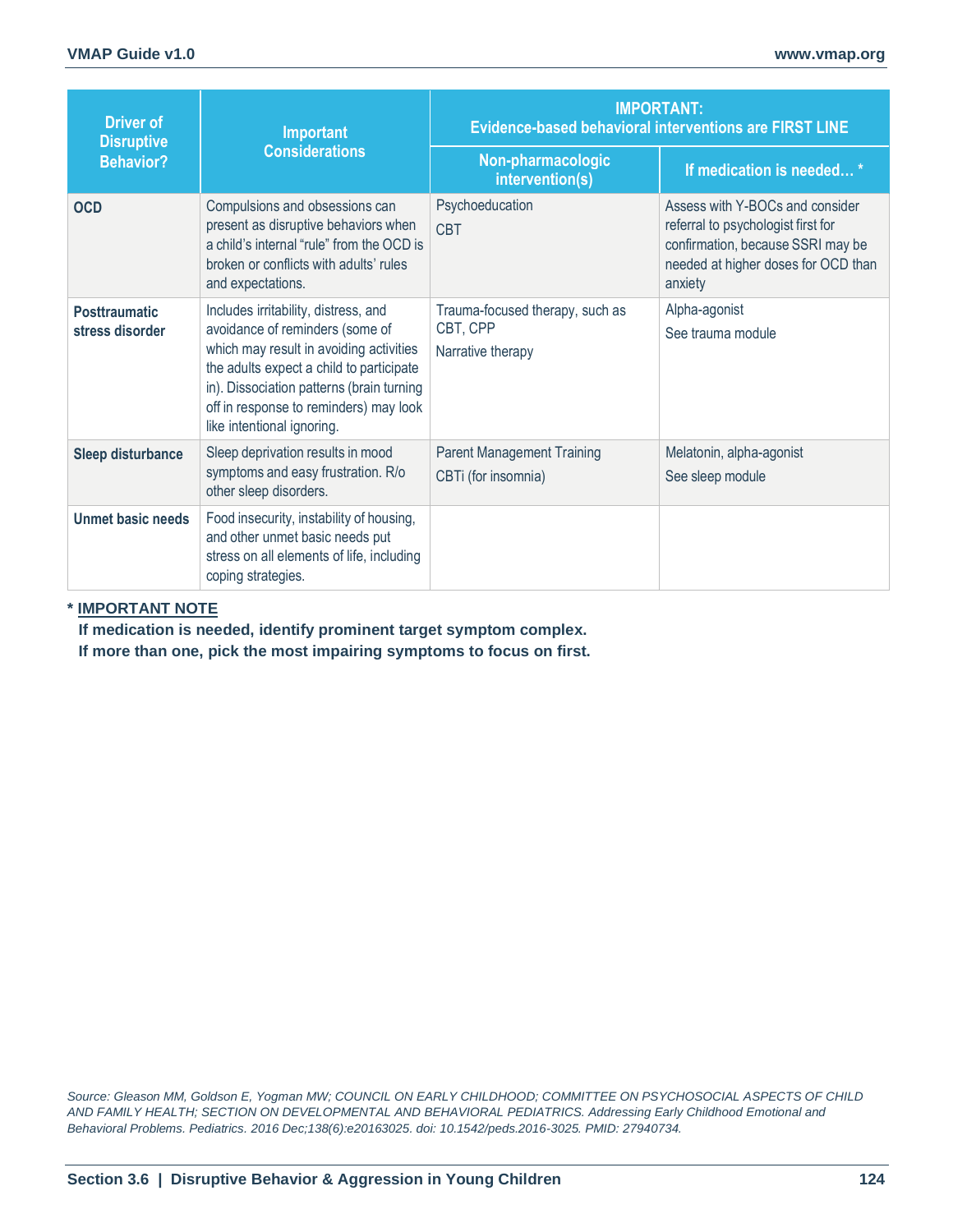## **PROVIDER TIPS: DISCUSSION GUIDE FOR FAMILIES**

Disruptive behaviors generally represent a dysregulated emotional and behavioral response to stressors and usually are a sign that a patient's coping skills are not sufficient for the challenging stressors they face.

*Emotional and behavioral coping capacity < Dysregulating force OR stressors*

#### **Indicators of need for specialty referral**

- Extreme, unsafe behaviors (use of weapons, aggressive behaviors)
- Unresponsive to primary care interventions
- Extreme family distress/parental mental health problems

#### **Online intervention supports**

- Monster Meditations Sesame Street Muppets teach mindfulness (available free on youtube.com)
- Pocket PCIT [www.pocketpcit.com/](https://www.pocketpcit.com/) (experimental intervention)
- Triple P Online (\$79/12 months)
- Teen mindfulness and CBT Apps (Calm, Breath2Relax, Woebot, for example)